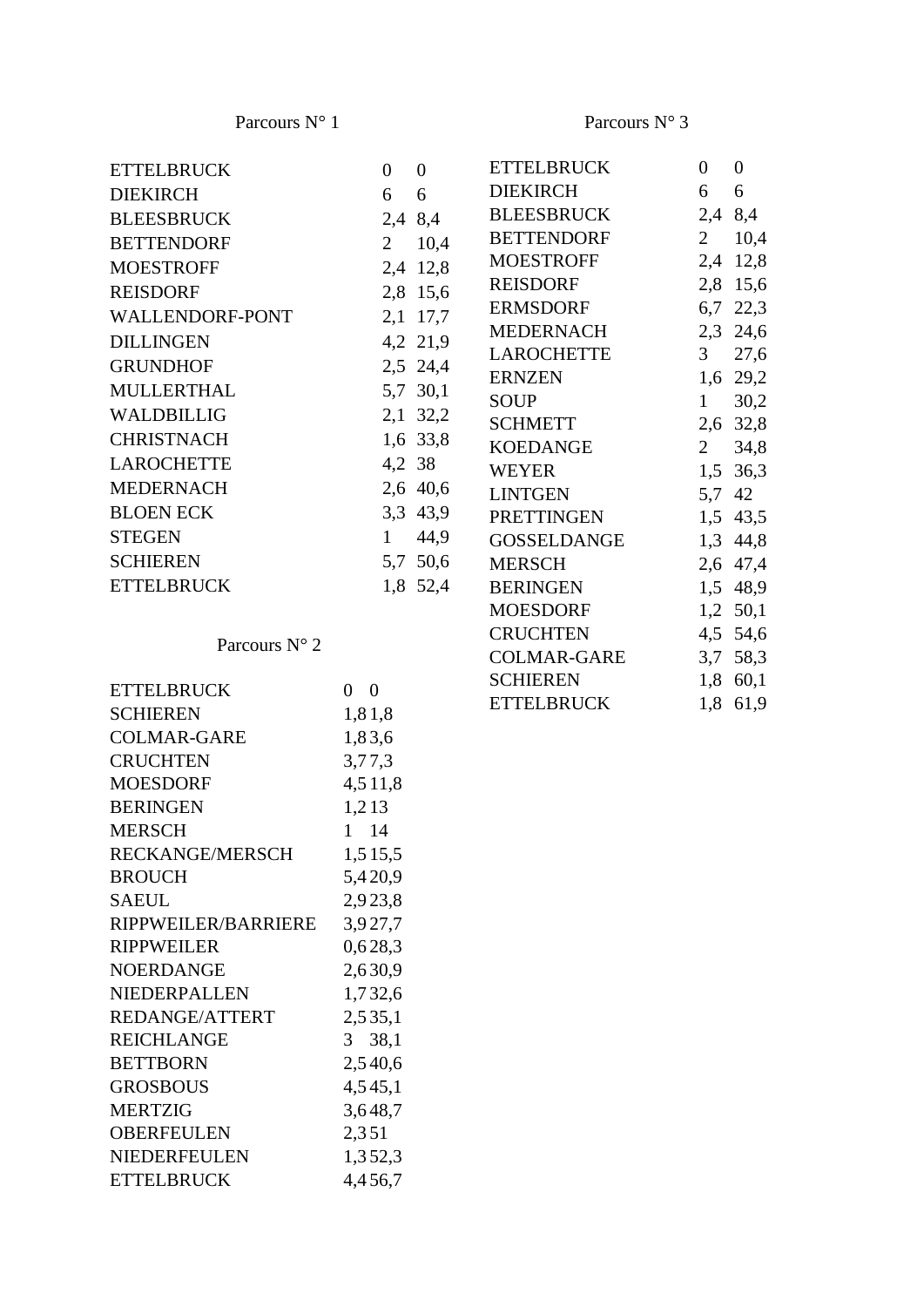ETTELBRUCK 1,8 57,6

| <b>ETTELBRUCK</b>    | $\overline{0}$ | $\mathbf{0}$ | <b>ETTELBRUCK</b>      | $\mathbf{0}$   | $\boldsymbol{0}$ |
|----------------------|----------------|--------------|------------------------|----------------|------------------|
| <b>SCHIEREN</b>      | 1,8            | 1,8          | <b>SCHIEREN</b>        |                | 1,8 1,8          |
| <b>COLMAR-GARE</b>   | 1,8            | 3,6          | <b>COLMAR-USINE</b>    | $\overline{2}$ | 3,8              |
| <b>CRUCHTEN</b>      | 3,7            | 7,3          | <b>BISSEN</b>          |                | 4,1 7,9          |
| <b>MOESDORF</b>      | 4,5            | 11,8         | <b>BOEVANGE</b>        |                | 4,8 12,7         |
| <b>BERINGEN</b>      | 1,2            | 13           | <b>USELDANGE</b>       |                | 2,5 15,2         |
| <b>BERSCHBACH</b>    | 1,4            | 14,4         | RIPPWEILER-BARRIERE    |                | 2,3 17,5         |
| <b>ROLLINGEN</b>     | 0,9            | 15,3         | <b>RIPPWEILER</b>      |                | $0,6$ 18,1       |
| <b>LINTGEN</b>       | 2,1            | 17,4         | <b>NOERDANGE</b>       |                | 2,6 20,7         |
| <b>LORENTZWEILER</b> | 3,1            | 20,5         | <b>ELVANGE</b>         | 2,3 23         |                  |
| <b>HELMDANGE</b>     | 0,9            | 21,4         | <b>SCHWEICH</b>        | 1              | 24               |
| <b>BOFFERDANGE</b>   | 0,04           | 21,8         | <b>EHNER</b>           |                | 1,8 25,8         |
| <b>HEISDORF</b>      | 1,5            | 23,3         | <b>CALMUS</b>          |                | 1,5 27,3         |
| WALFERDANGE          | 1,8            |              | <b>SAEUL</b>           |                | 2,1 29,4         |
|                      |                | 25,1         | <b>BROUCH</b>          |                | 2,9 32,3         |
| <b>DOMMELDANGE</b>   | 3,1            | 28,2         | <b>RECKANGE/MERSCH</b> |                | 5,4 37,7         |
| <b>BEGGEN</b>        | 1,5            | 29,7         | <b>MERSCH</b>          |                | 1,5 39,2         |
| <b>BERELDANGE</b>    | 1,1            | 30,8         | <b>BERINGEN</b>        | $\mathbf{1}$   | 40,2             |
| <b>STEINSEL</b>      | 2,9            | 33,7         | <b>MOESDORF</b>        |                | 1,2 41,4         |
| <b>HUNSDORF</b>      | 2,8            | 36,5         | <b>CRUCHTEN</b>        |                | 4,5 45,9         |
| <b>PRETTINGEN</b>    | 2,7            | 39,2         | <b>COLMAR-GARE</b>     |                | 3,7 76,9         |
| <b>GOSSELDANGE</b>   | 1,3            | 40,5         | <b>SCHIEREN</b>        |                | 1,8 51,4         |
| <b>MERSCH</b>        | 2,6            | 43,1         | <b>ETTELBRUCK</b>      |                | 1,8 53,2         |
| <b>BERINGEN</b>      | 1,5            | 44,6         |                        |                |                  |
| <b>MOESDORF</b>      | 1,2            | 45,8         |                        |                |                  |
| <b>CRUCHTEN</b>      | 4,5            | 50,3         |                        |                |                  |
| <b>COLMAR-GARE</b>   | 3,7            | 54           |                        |                |                  |
| <b>SCHIEREN</b>      | 1,8            | 55,8         |                        |                |                  |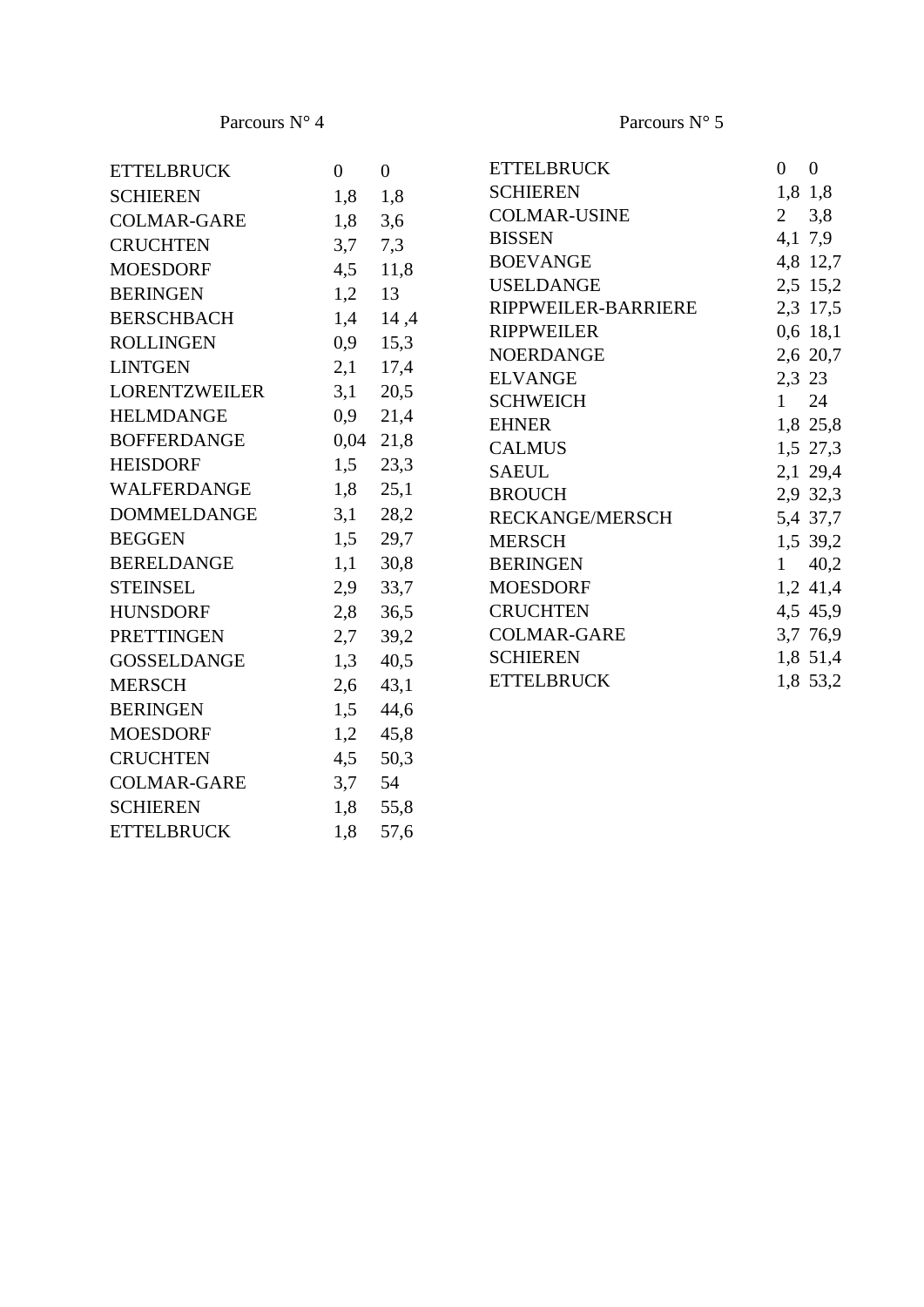| ETTELBRUCK             | $0 \quad 0$ |                                | <b>ETTELBRUCK</b>       | $\overline{0}$ | $\overline{0}$   |
|------------------------|-------------|--------------------------------|-------------------------|----------------|------------------|
| <b>DIEKIRCH</b>        | 6           | 6                              | <b>DIEKIRCH</b>         | 6              | 6                |
| <b>BLEESBRUCK</b>      |             | 2,4 8,4                        | <b>BLEESBRUCK</b>       |                | 2,4 8,4          |
| <b>BASTENDORF</b>      |             | $3,1$ 11,5                     | <b>BETTENDORF</b>       |                | $2 \t10,4$       |
| BRANDENBOURG           |             | 3,1 14,6                       | <b>MOESTROFF</b>        |                | 2,4 12,8         |
| <b>LANDSCHEID</b>      |             | 3,5 18,1                       | <b>REISDORF</b>         |                | 2,8 15,6         |
| GROESTAEN              |             | $3,1$ 21,2                     | WALLENDORF-PONT         |                | 2,1 17,7         |
| NEKLOSBIERG            |             | 1,3 22,5                       | <b>DILLINGEN</b>        |                | 4,2 21,9         |
| <b>FOUHREN</b>         | 6           | 28,5                           | <b>GRUNDHOF</b>         |                | 2,5 24,4         |
| <b>BETTEL</b>          | 2,5 31      |                                | MULLERTHAL              |                | 5,7 30,1         |
| HOESDORF               |             | 4,3 35,3                       | <b>BREIDWEILER-PONT</b> |                | 2,1 32,2         |
| LONGSDORF              | 4           | 39,3                           | REULAND-MOULIN          |                | 4,1 36,3         |
| BLEESBRUCK             |             | 3,4 42,7                       |                         |                |                  |
| <b>DIEKIRCH</b>        |             | 2,4 45,1                       | <b>REULAND</b>          |                | $1,1$ 37,4       |
| <b>ETTELBRUCK</b>      | 6           | 51,1                           | <b>HEFFINGEN</b>        | 3 <sup>7</sup> | 40,4             |
|                        |             |                                | LAROCHETTE              |                | 2,8 43,2         |
| Parcours $N^{\circ}$ 7 |             |                                | <b>MEDERNACH</b>        |                | 2,6 45,8         |
|                        |             |                                | <b>BLOEN ECK</b>        |                | 3,3 49,1         |
| <b>ETTELBRUCK</b>      |             | $\overline{0}$<br>$\mathbf{0}$ | <b>STEGEN</b>           | 1              | 50,1             |
| WARKEN                 |             | $1,5$ 1,5                      | <b>SCHIEREN</b>         |                | 5,7 55,8         |
| NIEDERFEULEN           |             | 5,7 7,2                        | <b>ETTELBRUCK</b>       |                | 1,8 57,6         |
| <b>OBERFEULEN</b>      |             | 1,3,8,5                        |                         |                |                  |
| <b>MERTZIG</b>         |             | 2,3 10,8                       | Parcours N° 9           |                |                  |
| <b>GROSBOUS</b>        |             | 3,6 14,4                       |                         |                |                  |
| <b>BETTBORN</b>        |             | 4,5 18,9                       | <b>ETTELBRUCK</b>       | $\overline{0}$ | $\boldsymbol{0}$ |
| <b>REICHLANGE</b>      |             | 2,5 21,4                       | <b>SCHIEREN</b>         | 1,8 1,8        |                  |
| REDANGE                |             | 24,4<br>3 <sup>7</sup>         | COLMAR-GARE             | 1,8 3,6        |                  |
| NIEDERPALLEN           |             | 2,5 26,9                       | <b>CRUCHTEN</b>         | 3,7,7,3        |                  |
| NOERDANGE              |             | 1,7 28,6                       | <b>MOESDORF</b>         |                | 4,5 11,8         |
| RIPPWEILER             |             | 2,6 31,2                       | <b>BERINGEN</b>         | 1,2 13         |                  |
| RIPPWEILER-BARRIERE    |             | $0,6$ 31,8                     | MERSCH-CENTRE           |                | 1,5 14,5         |
| USELDANGE              |             | 2,3 34,1                       | <b>HUNNEBUR</b>         |                | 4,3 18,8         |
| <b>VICHTEN</b>         |             | 4,6 38,7                       | <b>MARIENTHAL</b>       |                | 3,4 22,2         |
| MICHELBUCH             |             | 3,3 42                         | ANSEMBOURG              |                | 2,2 24,4         |
| <b>CARELSHAFF</b>      |             | $3,1$ 45,1                     | <b>BOUR</b>             |                | 2,1 26,5         |
| <b>ETTELBRUCK</b>      |             | 4,1 49,2                       | <b>TUNTANGE</b>         |                | 2,8 29,3         |
|                        |             |                                | <b>BROUCH</b>           | 2,7 32         |                  |
|                        |             |                                | <b>BUSCHDORF</b>        |                | 2,2 34,2         |
|                        |             |                                | BOEVANGE/ATTERT         | 3 <sup>7</sup> | 37,2             |
|                        |             |                                | <b>BISSEN</b>           |                | 5,2 42,4         |
|                        |             |                                | <b>COLMAR-BERG</b>      |                | 4,1 46,5         |
|                        |             |                                | <b>SCHIEREN</b>         | $\overline{2}$ | 48,5             |
|                        |             |                                | <b>ETTELBRUCK</b>       |                | 1,8 50,3         |
|                        |             |                                |                         |                |                  |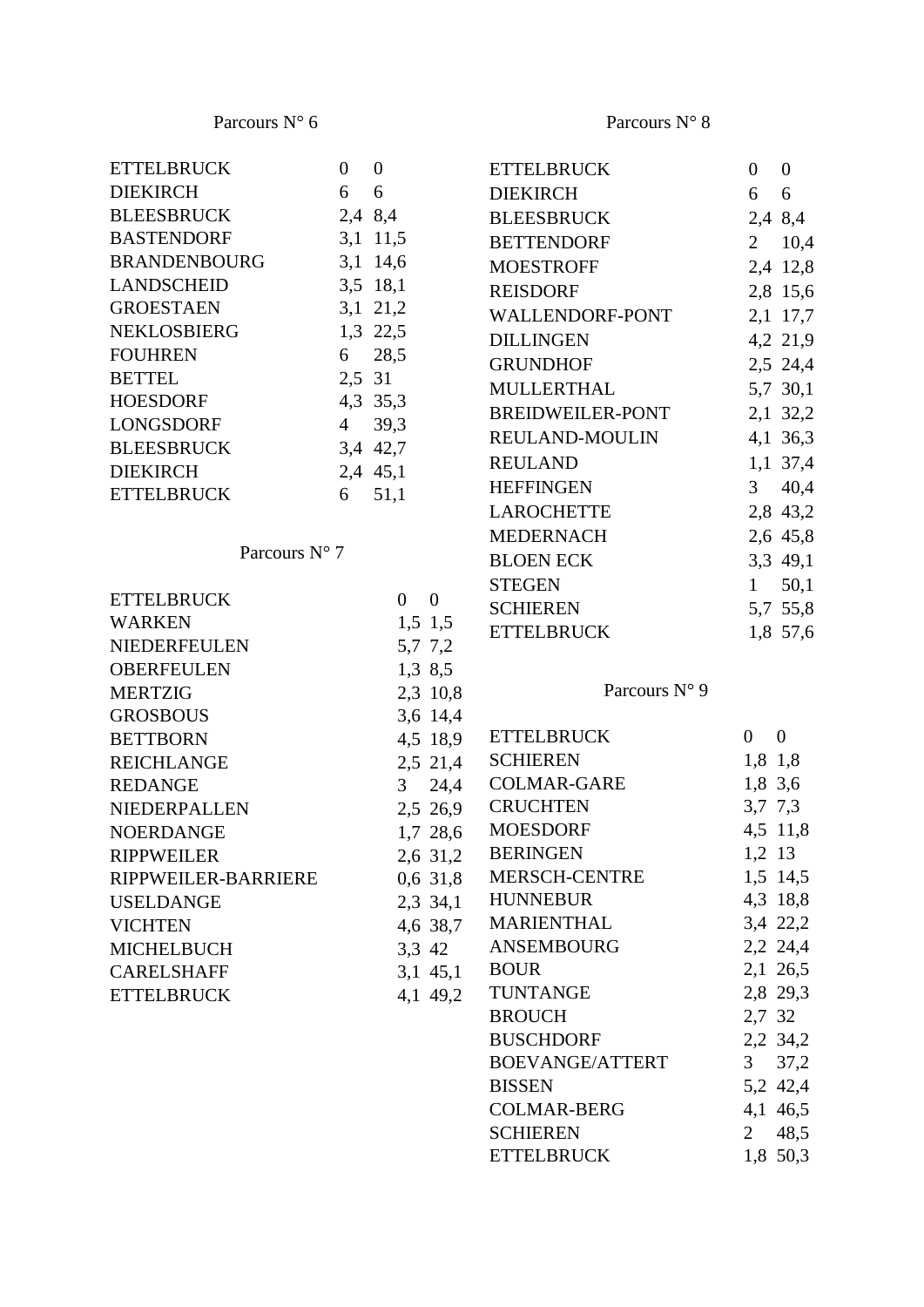| Parcours N° 10                        |                |                |                |             | REIMBERG<br><b>VICHTEN</b> | $1,1$ 22,1<br>$\overline{4}$ | 26,1           |              |
|---------------------------------------|----------------|----------------|----------------|-------------|----------------------------|------------------------------|----------------|--------------|
| <b>ETTELBRUCK</b>                     | $\overline{0}$ | $\overline{0}$ |                |             | MICHELBOUCH                | 3,3 29,4                     |                |              |
| <b>SCHIEREN</b>                       |                | 1,8 1,8        |                |             | <b>CARELSHAFF</b>          |                              |                |              |
| <b>STEGEN</b>                         |                | 5,7 7,5        |                |             | OBERFEULEN                 | 3,1 32,5<br>$4\overline{ }$  | 36,5           |              |
| <b>FOLKENDANGE</b>                    |                | 2,9 10,4       |                |             | NIEDERFEULEN               | 1,3 37,8                     |                |              |
| <b>REISERMILLEN</b>                   |                | 1,8 12,2       |                |             | <b>WELSCHEID</b>           | 5,7 43,5                     |                |              |
| <b>BAKESMILLEN</b>                    | 0,8 13         |                |                |             | <b>WARKEN</b>              |                              |                |              |
| <b>EPPELDORF</b>                      |                | $2 \t15$       |                |             | <b>ETTELBRUCK</b>          | 6,1 49,6                     |                |              |
|                                       | $\overline{4}$ | 19             |                |             |                            | $1,5$ 51,1                   |                |              |
| <b>BIGELBACH</b><br><b>WALLENDORF</b> |                |                |                |             |                            |                              |                |              |
|                                       |                | 5,6 24,6       |                |             | Parcours $N^{\circ}$ 13    |                              |                |              |
| <b>REISDORF</b>                       |                | 2,1 26,7       |                |             |                            |                              |                |              |
| <b>HOESDORF</b>                       | 5 <sup>5</sup> | 31,7           |                |             | <b>ETTELBRUCK</b>          | $\overline{0}$               | $\mathbf{0}$   |              |
| LONGSDORF                             |                | 6,2 37,9       |                |             | <b>SCHIEREN</b>            |                              | 1,8 1,8        |              |
| <b>BLEESBRUCK</b>                     |                | 3,4 41,3       |                |             | <b>COLMAR-USINE</b>        | $\overline{2}$               | 3,8            |              |
| <b>DIEKIRCH</b>                       |                | 2,4 43,7       |                |             | <b>BISSEN</b>              |                              | 4,1 7,9        |              |
| <b>ETTELBRUCK</b>                     | 6              | 49,7           |                |             | <b>BOEVANGE</b>            |                              | 5 12,9         |              |
|                                       |                |                |                |             | <b>BUSCHDORF</b>           |                              | 2,8 15,7       |              |
| Parcours N° 11                        |                |                |                |             | <b>BROUCH</b>              |                              | 2,2 17,9       |              |
|                                       |                |                |                |             | <b>TUNTANGE</b>            |                              | 2,7 20,6       |              |
| <b>ETTELBRUCK</b>                     |                |                |                | $0 \quad 0$ | HOLLENFELS                 |                              | 3,2 23,8       |              |
| <b>ERPELDANGE</b>                     |                |                |                |             | 2,9 2,9 HUNNEBOUR          |                              | 4,3 28,1       |              |
| <b>MICHELAU</b>                       |                |                |                |             | 8,7 11,6 MERSCH            |                              | 4,3 32,4       |              |
| <b>BOURSCHEID-MOULIN</b>              |                |                | $\overline{2}$ | 13,6        | ANGELSBERG                 |                              | 5,3 37,7       |              |
| <b>LIPPERSCHEID</b>                   |                |                |                |             | 1,4 15 NOMMERN             |                              | 5,7 43,4       |              |
| <b>UNTERSCHLINDER</b>                 |                |                |                |             | 3,3 18,3 SCHRONDWEILER     |                              | 2,2 45,6       |              |
| <b>GOEBELSMUEHLE</b>                  |                |                |                |             | 2,2 20,5 SCHIEREN          |                              | 4,8 50,4       |              |
| MOULIN DE BOCKHOLTZ                   |                |                |                | 4,5 25      | <b>ETTELBRUCK</b>          |                              | 1,8 52,2       |              |
| <b>RINGEL</b>                         |                |                |                | 3,8 28,8    |                            |                              |                |              |
| <b>KEHMEN</b>                         |                |                |                | 6,2 35      |                            |                              |                |              |
| <b>BOURSCHEID</b>                     |                |                |                | 2,2 37,2    | Parcours N° 14             |                              |                |              |
| <b>BURDEN</b>                         |                |                | $\overline{4}$ | 41,2        |                            |                              |                |              |
| <b>WARKEN</b>                         |                |                |                | 3,9 45,1    | <b>ETTELBRUCK</b>          |                              | $\overline{0}$ | $\mathbf{0}$ |
| <b>ETTELBRUCK</b>                     |                |                |                | 1,5 46,6    | <b>ERPELDANGE</b>          |                              |                | 2,9 2,9      |
|                                       |                |                |                |             | <b>MICHELAU</b>            |                              |                | 8,7 11,6     |
|                                       |                |                |                |             | <b>BOURSCHEID-MOULIN</b>   |                              | $\overline{2}$ | 13,6         |
| Parcours N° 12                        |                |                |                |             | <b>LIPPERSCHEID</b>        |                              |                | 1,4 15       |
|                                       |                |                |                |             | <b>UNTERSCHLINDER</b>      |                              |                | 3,3 18,3     |
| <b>ETTELBRUCK</b>                     | $\Omega$       | $\mathbf{0}$   |                |             | <b>HOSCHEID</b>            |                              |                | 4,5 22,8     |
| <b>SCHIEREN</b>                       |                | 1,8 1,8        |                |             | <b>MERSCHEID</b>           |                              |                | 2,5 25,3     |
| <b>COLMAR-USINE</b>                   | 2              | 3,8            |                |             | <b>WEILER</b>              |                              |                | 1,9 27,2     |
| <b>BISSEN</b>                         |                | 4,1 7,9        |                |             | <b>BRANDENBOURG</b>        |                              |                | 9,3 36,5     |
| <b>BOEVANGE</b>                       |                | 4,8 12,7       |                |             | <b>BASTENDORF</b>          |                              |                | 3,1 39,6     |
| <b>USELDANGE</b>                      |                | 2,5 15,2       |                |             | <b>BLEESBRUCK</b>          |                              |                | 3,1 42,7     |
| <b>EVERLANGE</b>                      |                | 2,4 17,6       |                |             | <b>DIEKIRCH</b>            |                              |                | 2,4 45,1     |
| <b>ROUDBACH</b>                       |                | 1,7 19,3       |                |             | <b>ETTELBRUCK</b>          |                              | 6              | 51,1         |
| <b>BETTBORN</b>                       |                | 1,7 21         |                |             |                            |                              |                |              |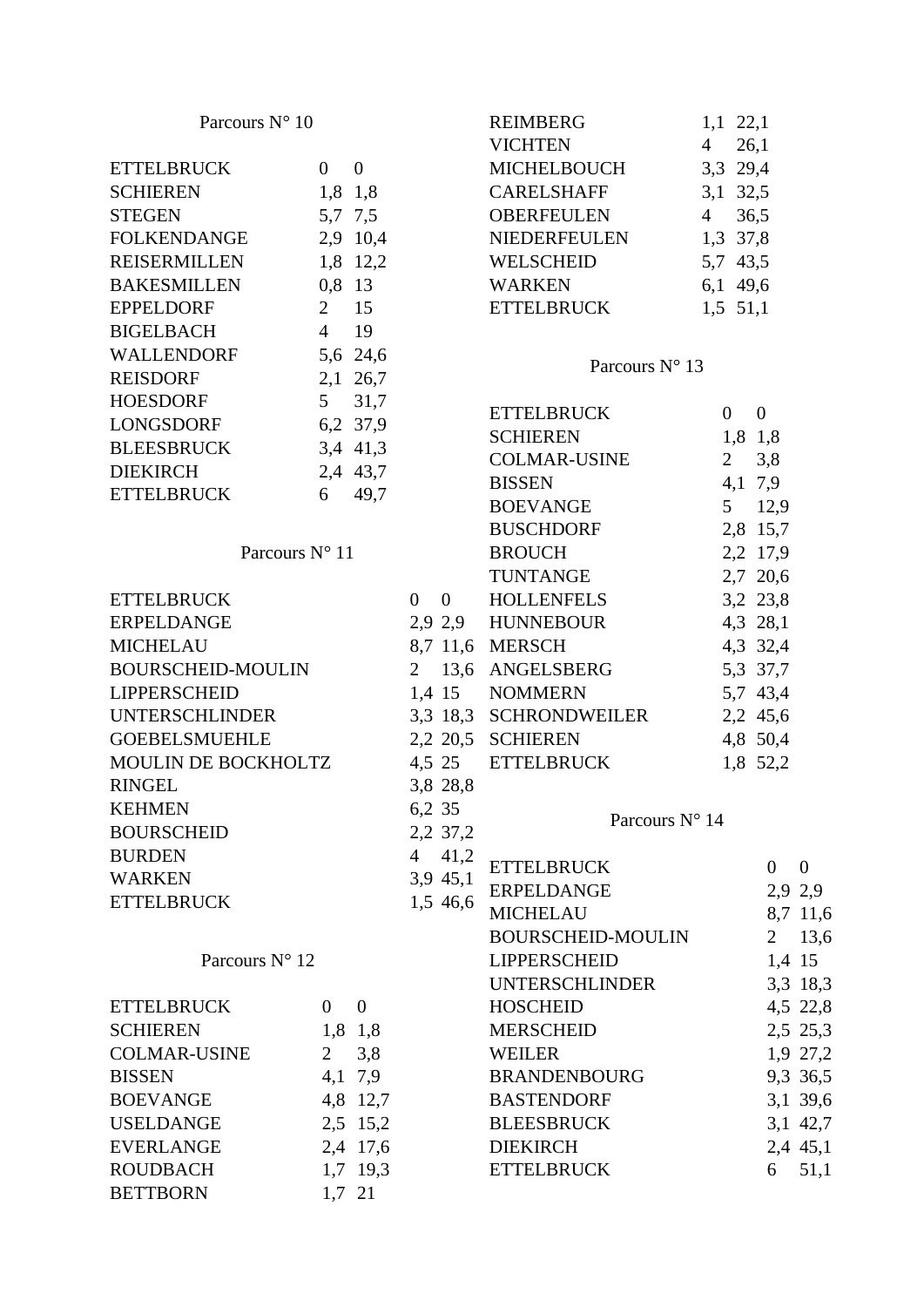| <b>ETTELBRUCK</b>           | $\Omega$       | $\overline{0}$ | ETTELBRUCK            | $\overline{0}$ | $\overline{0}$ |
|-----------------------------|----------------|----------------|-----------------------|----------------|----------------|
| <b>SCHIEREN</b>             |                |                | 1,8 1,8 NIEDERFEULEN  |                | 4,4 4,4        |
| <b>COLMAR-USINE</b>         | 2              |                | 3,8 OBERFEULEN        |                | 1,3,5,7        |
| <b>BISSEN</b>               |                |                | 4,1 7,9 MERTZIG       |                | 2,3 8          |
| <b>BOEVANGE</b>             |                |                | 5,7 13,6 GROSBOUS     |                | 3,6 11,6       |
| <b>GREVENKNAPP</b>          |                |                | 2,3 15,9 VICHTEN      |                | 3,8 15,4       |
| <b>OBENTHALT</b>            |                | $1,1$ 17       | SCHANDEL              |                | 2,3 17,7       |
| <b>CROISEMENT RTE SAEUL</b> | $\mathbf{1}$   |                | 18 REIMBERG           |                | 1,7 19,4       |
| <b>MERSCH</b>               |                |                | 4,6 22,6 BETTBORN     |                | $1,1$ 20,5     |
| ANGELSBERG                  |                |                | 4,8 27,4 BUSCHRODT    |                | 4,4 24,9       |
| <b>LAROCHETTE</b>           |                |                | 5,7 33,1 WAHL         |                | 3, 27, 9       |
| <b>MEDERNACH</b>            | 3 <sup>7</sup> |                | 36,1 RINDSCHLEIDEN    |                | 1,5 29,4       |
| <b>ERMSDORF</b>             |                |                | 2,3 38,4 GREVELS      |                | 1,8 31,2       |
| <b>KEIWELBACH</b>           |                |                | 2,9 41,3 HIERHECK     |                | 2,8 34         |
| <b>REISDORF</b>             |                |                | 3,8 45,1 HEIDERSCHEID | $\overline{4}$ | 38             |
| <b>MOESTROFF</b>            |                |                | 2,8 47,9 KEHMEN       |                | 4,7 42,7       |
| <b>BETTENDORF</b>           |                |                | 2,4 50,3 BOURSCHEID   |                | 2,2 44,9       |
| <b>BLESSBRUCK</b>           | 2              |                | 52,3 BURDEN           | $4 -$          | 48,9           |
| <b>DIEKIRCH</b>             |                |                | 2,4 54,7 WARKEN       |                | 3,9 52,8       |
| <b>ETTELBRUCK</b>           | 6              |                | 60,7 ETTELBRUCK       |                | 1,5 54,3       |

Parcours N° 16

| <b>ETTELBRUCK</b>  | $\boldsymbol{0}$ | $\overline{0}$ | <b>ETTELBRUCK</b>   | $\overline{0}$ | $\mathbf{0}$ |
|--------------------|------------------|----------------|---------------------|----------------|--------------|
| <b>DIEKIRCH</b>    | 6                | $6\degree$     | <b>SCHIEREN</b>     |                | 1,8 1,8      |
| <b>BLEESBRUCK</b>  | 2,4              | 8,4            | COLMAR-BERG         |                | 1,8 3,6      |
| <b>BETTENDORF</b>  | 2                | 10,4           | <b>CRUCHTEN</b>     |                | 3,7 7,3      |
| <b>MOESTROFF</b>   | 2,4              | 12,8           | SCHRONDWEILER       |                | $2,1$ 9,4    |
| <b>REISDORF</b>    | 2,8              |                | 15,6 NOMMERN        |                | 2,2 11,6     |
| <b>ERMSDORF</b>    |                  |                | 6,7 22,3 LAROCHETTE |                | 5,8 17,4     |
| <b>MEDERNACH</b>   | 2,3              |                | 24,6 ERNZEN         |                | 1,6 19       |
| <b>LAROCHETTE</b>  | 3 <sup>7</sup>   |                | 27,6 FISCHBACH      |                | 5,3 24,3     |
| <b>ERNZEN</b>      | 1,6              |                | 29,2 BLASCHETTE     |                | 6,4 30,7     |
| <b>SOUP</b>        | 1                |                | 30,2 LORENTZWEILER  |                | 2,4 33,1     |
| FISCHBACH          |                  |                | 4,3 34,5 HUNSDORF   |                | 1,4 34,5     |
| <b>SCHOOS</b>      | 1,5              | 36             | PRETTINGEN          |                | 2,7 37,2     |
| ANGELSBERG         | 2                | 38             | GOSSELDANGE         |                | 1,3 38,5     |
| <b>MERSCH</b>      | 4,8              | 42,8           | <b>MERSCH</b>       |                | $2,6$ 41,1   |
| <b>BERINGEN</b>    | 0,8              | 43,6           | BERINGEN            |                | 1,5 42,6     |
| <b>MOESDORF</b>    | 1,2              | 44,8           | MOESDORF            |                | 1,2 43,8     |
| <b>CRUCHTEN</b>    | 4,5              |                | 49,3 CRUCHTEN       |                | 4,5 48,3     |
| <b>COLMAR-GARE</b> | 3,7              | 53             | COLMAR-BERG         |                | 3,7 52       |
| <b>SCHIEREN</b>    | 1,8              | 54,8           | <b>SCHIEREN</b>     |                | 1,8 53,8     |
| <b>ETTELBRUCK</b>  | 1,8              | 56,6           | <b>ETTELBRUCK</b>   |                | 1,8 55,6     |
|                    |                  |                |                     |                |              |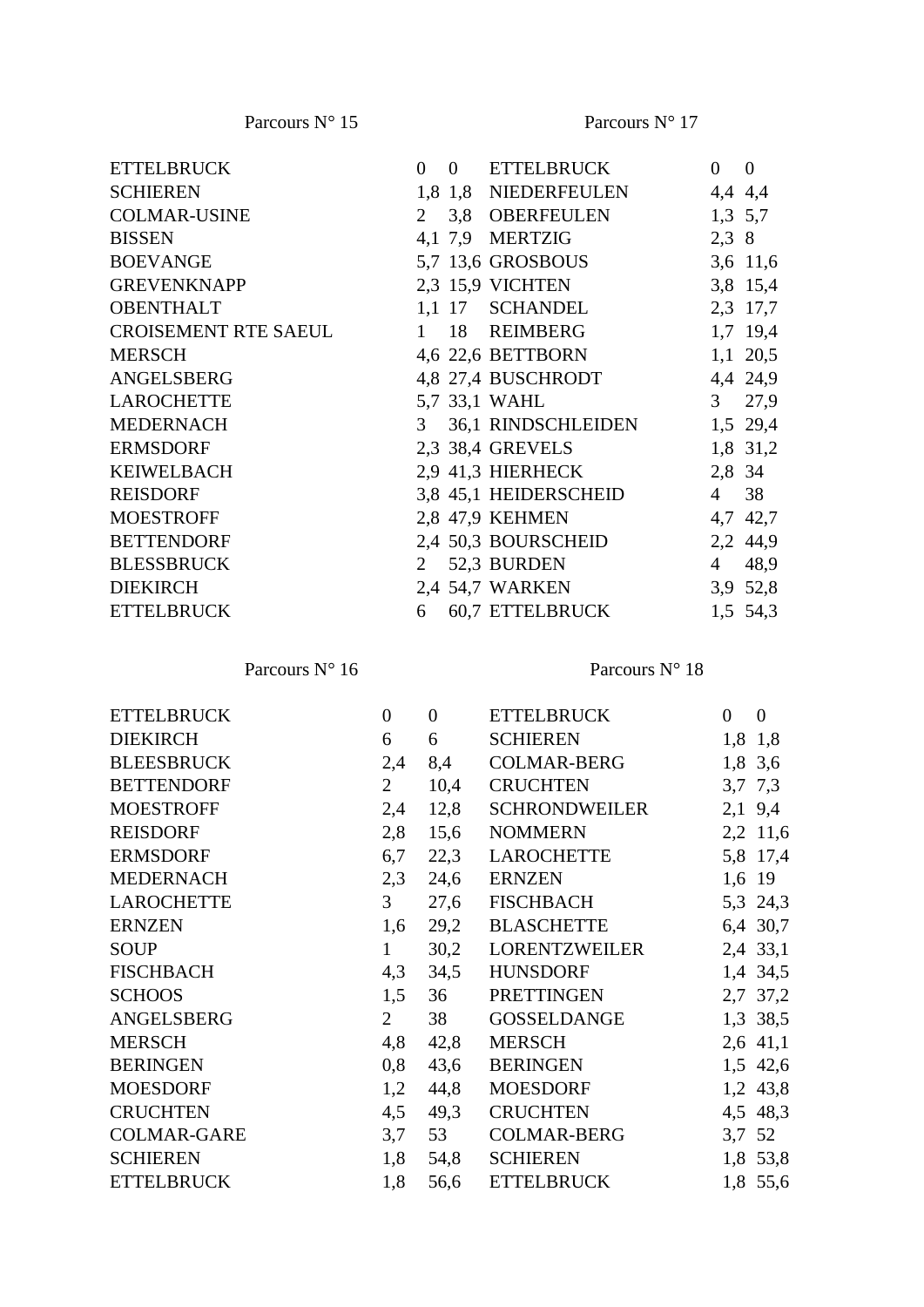| <b>ETTELBRUCK</b>                   |             | $0 \quad 0$     | <b>ETTELBRUCK</b>                 | $\overline{0}$ | $\overline{0}$             |
|-------------------------------------|-------------|-----------------|-----------------------------------|----------------|----------------------------|
| <b>WARKEN</b>                       |             |                 | 1,5 1,5 DIEKIRCH                  | 6              | 6                          |
| <b>BURDEN</b>                       |             |                 | 3,9 5,4 BLEESBRUCK                | 2,4 8,4        |                            |
| <b>BOURSCHEID</b>                   |             |                 | 4 9,4 SELTZ                       |                | $1,1$ 9,5                  |
| <b>KEHMEN</b>                       |             |                 | 2,2 11,6 TANDEL                   |                | 1,8 11,3                   |
| <b>RINGEL</b>                       |             |                 | 6,2 17,8 FOUHREN                  |                | 2,2 13,5                   |
| MOULIN DE BOCKHOLTZ 3,8 21,6 BETTEL |             |                 |                                   | 2,5 16         |                            |
| <b>GOEBELSMUEHLE</b>                |             |                 | 4,5 26,1 HOESDORF                 |                | 4,8 20,8                   |
| UNTERSCHLINDER 2,2 28,3 REISDORF    |             |                 |                                   | 3,2 24         |                            |
| <b>LIPPERSCHEID</b>                 |             |                 | 3,3 31,6 WALLENDORF-PONT 2,1 26,1 |                |                            |
| BOURSCHEID MOULIN 1,4 33 DILLINGEN  |             |                 |                                   |                | 4,2 30,3                   |
| <b>MICHELAU</b>                     |             |                 | 2 35 GRUNDHOF<br>2,5 32,8         |                |                            |
| ERPELDANGE                          |             |                 | 8,7 43,7 MULLERTHAL               |                | 5,7 38,5                   |
|                                     |             |                 | BREIDWEILER-PONT 2,1 40,6         |                |                            |
|                                     |             |                 | <b>CHRISTNACH</b>                 |                | 2,2 42,8                   |
| Parcours $N^{\circ}$ 20             |             |                 | LAROCHETTE                        |                | 4,2 47                     |
|                                     |             |                 | MEDERNACH 2,6 49,6                |                |                            |
| <b>ETTELBRUCK</b>                   | $0 \quad 0$ |                 | <b>BLOEN ECK</b>                  |                | 3,3 52,9                   |
| <b>DIEKIRCH</b>                     | 6           | 6               | <b>DIEKIRCH</b>                   |                | 6,4 59,3                   |
| <b>BLEESBRUCK</b>                   |             | 2,4 8,4         | <b>ETTELBRUCK</b>                 |                | 6 65,3                     |
| <b>SELTZ</b>                        |             | $1,1$ 9,5       |                                   |                |                            |
| <b>TANDEL</b>                       |             | 1,8 11,3        |                                   |                |                            |
| <b>FOUHREN</b>                      |             | 2,2 13,5        | Parcours N° 21                    |                |                            |
| <b>BETTEL</b>                       | 2,5 16      |                 |                                   |                |                            |
| HOESDORF                            |             | 4,8 20,8        | <b>ETTELBRUCK</b>                 |                | $\Omega$<br>$\overline{0}$ |
| <b>REISDORF</b>                     |             | 3,2 24          | <b>SCHIEREN</b>                   |                | 1,8 1,8                    |
| WALLENDORF-PONT                     |             |                 | 2,1 26,1 COLMAR-USINE             |                | 2, 3, 8                    |
| <b>DILLINGEN</b>                    |             | 4,2 30,3 BISSEN |                                   |                | 4,1 7,9                    |
| <b>GRUNDHOF</b>                     |             |                 | 2,5 32,8 BOEVANGE                 |                | 5,2 13,1                   |
|                                     |             |                 |                                   |                |                            |
| <b>MULLERTHAL</b>                   |             |                 | 5,7 38,5 USELDANGE                |                | 2,5 15,6                   |
| BREIDWEILER-PONT 2,1 40,6           |             |                 | RIPPWEILER-BARRIERE               |                | 2,3 17,9                   |
| <b>CHRISTNACH</b>                   |             | 2,2 42,8        | <b>RIPPWEILER</b>                 |                | 0,6 18,5                   |
| LAROCHETTE                          |             | 4,2 47          | <b>NOERDANGE</b>                  |                | 2,6 21,1                   |
| <b>MEDERNACH</b>                    |             | 2,6 49,6        | NIEDERPALLEN                      |                | 1,9,23                     |
| <b>BLOEN ECK</b>                    |             | 3,3 52,9        | <b>REDANGE</b>                    |                | 2,5 25,5                   |
| <b>DIEKIRCH</b>                     |             | 6,4 59,3        | <b>REICHLANGE</b>                 |                | 28,5<br>3 <sup>7</sup>     |
| <b>ETTELBRUCK</b>                   |             | 6 65,3          | <b>BETTBORN</b>                   |                | 2,5 31                     |
|                                     |             |                 | <b>GROSBOUS</b>                   |                | 4,5 35,5                   |
|                                     |             |                 | <b>MERTZIG</b>                    |                | 3,6 39,1                   |
|                                     |             |                 | <b>OBERFEULEN</b>                 |                | 2,3 41,4                   |
|                                     |             |                 | <b>NIEDERFEULEN</b>               |                | 1,3 42,7                   |
|                                     |             |                 | <b>WARKEN</b>                     |                | 5,7 48,4                   |